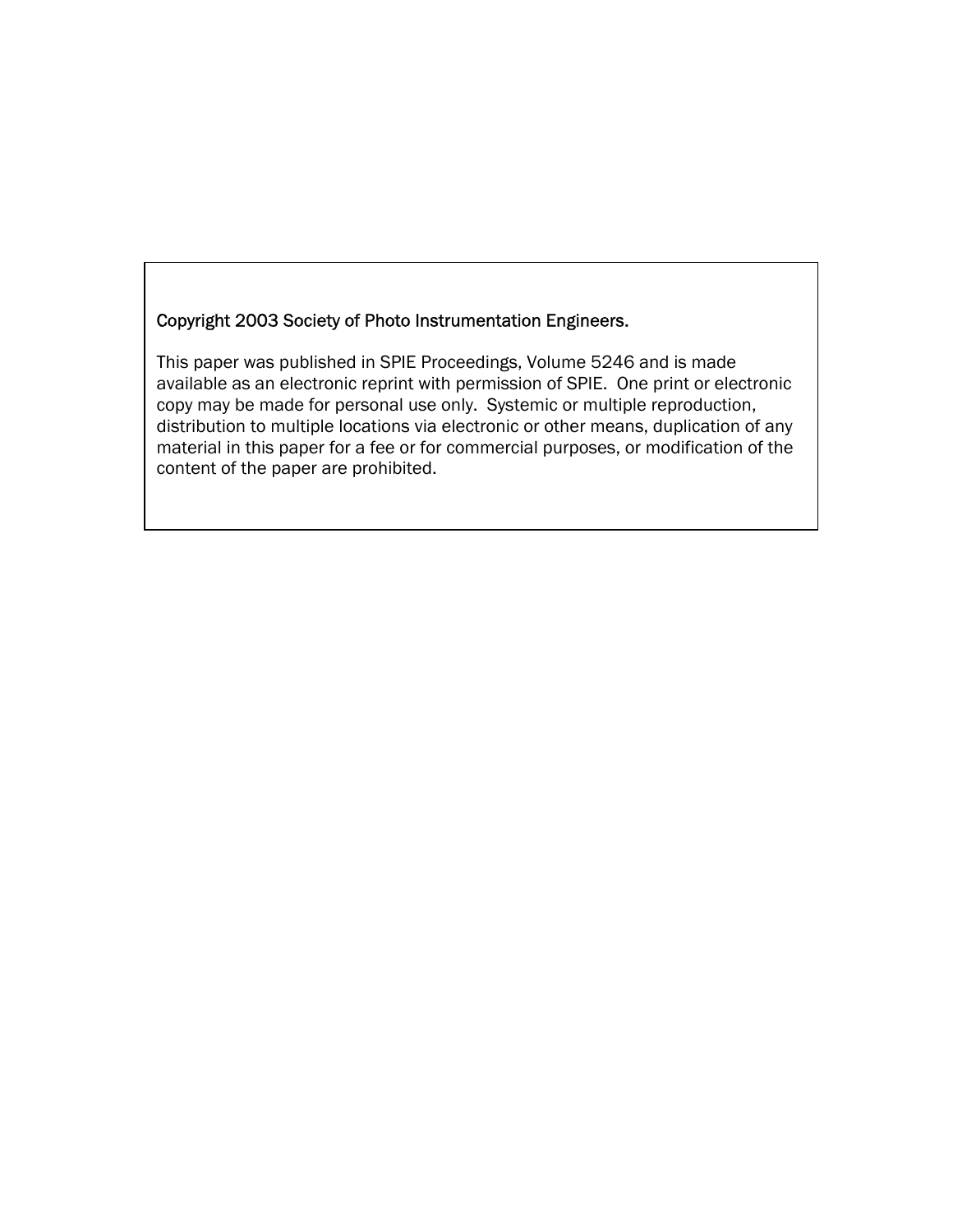# **Demonstration of reconfigurable O-CDMA using liquid crystal modulators**

Xiao-Wei Xia<sup>\*</sup>, Teresa K. Ewing<sup>a</sup>, Steven A. Serati<sup>a</sup>, Yijing Fu<sup>b</sup>, Rong Zhou<sup>b</sup>, John A. Neff<sup>b</sup>, and Frank S. Barnes<sup>b</sup>

a Boulder Nonlinear Systems, Inc. 450 Courtney Way, Unit 107, Lafayette, CO 80026

**b** Department of Electrical Engineering and Optoelectronic Computing Systems Center, Campus Box 525, University of Colorado, Boulder, CO 80309

### **ABSTRACT**

Optical CDMA technology has shown promise in optical communications, particularly in local-area optical fiber networks. We present a novel O-CDMA scheme with programmable and reconfigurable bipolar code capability using liquid crystal (LC) Spatial Light Modulators (SLMs). The key to our system performance depends on constructing a decoder that implements a true bipolar correlation using only unipolar signals and intensity detection. This has been accomplished using two unipolar correlations that can be performed optically, followed by a subtraction. In our coding system, the power spectrum of a broadband light source is encoded and decoded by programming the SLMs. The high polarization selectivity of these components coupled with the polarization rotation ability of liquid crystal elements makes switching possible with high extinction ratio and low crosstalk. Experimental results including the correlation measurements are presented. Good contrast between the autocorrelation and cross correlation values shows that a binary information symbol can be recovered by an appropriate threshold operation.

**Keywords:** Optical CDMA, LAN, optical communication, liquid crystal, spatial light modulator

## **1. INTRODUCTION**

Recently, optical CDMA technology<sup>13</sup> has shown promise in optical communications, particularly in local-area optical fiber networks. O-CDMA technology allows a large number of users to share the entire channel bandwidth of an optical fiber network and offers asynchronous access. This is in contrast to optical TDMA, which has very stringent synchronization requirements. O-CDMA also has an advantage over WDMA, since it eliminates the need for a stable wavelength source and the need for ultrafast tunable sources and filters in future optical packet-switched networks.

In principle, any combination of spatial, temporal, frequency, and polarization information can be used for coding in O-CDMA. There have been several different approaches proposed based on incoherent and coherent techniques. Coherent systems that utilize coherent superposition of fields have been studied by several groups.<sup>12</sup> For example, Weiner's group has assembled a simple fiber testbed <sup>4</sup> for an ultrashort pulse code-division multiple-access system, based on encoding and decoding of coherent ultrashort light pulses, in which multiple users share a common fiber medium by using different, minimally interfering optical code sequences. Recently, superstructured fiber-Bragg-grating technology has emerged as an attractive route to produce high-performance optical encoders and decoders.<sup>5,6</sup> But in all cases, ps or fs pulsed lasers and phase detection systems are required, which are generally complex, expensive and cumbersome. Generally, coherent O-CDMA systems also suffer from polarization and phase dependence, which require both polarization control and phase stabilization, and require setting and controlling optical delays on the scale of the optical wavelength in order to achieve the correct phases of superposed fields.

Conversely, incoherent systems based on direct-detection reception, generally lack the bipolarity of coherent systems and are thus not as efficient at rejecting undesired signals in the cross-correlation process.<sup>7</sup>Recently, however, some incoherent schemes implementing bipolar coding, as used in radio frequency CDMA and spread spectrum systems, were demonstrated.<sup>8,9</sup> Young's group<sup>10</sup> implemented a bipolar encoding scheme for coding the power spectrum of an erbiumdoped superfluorescent fiber source using passive phase masks. However, the codes are not reconfigurable.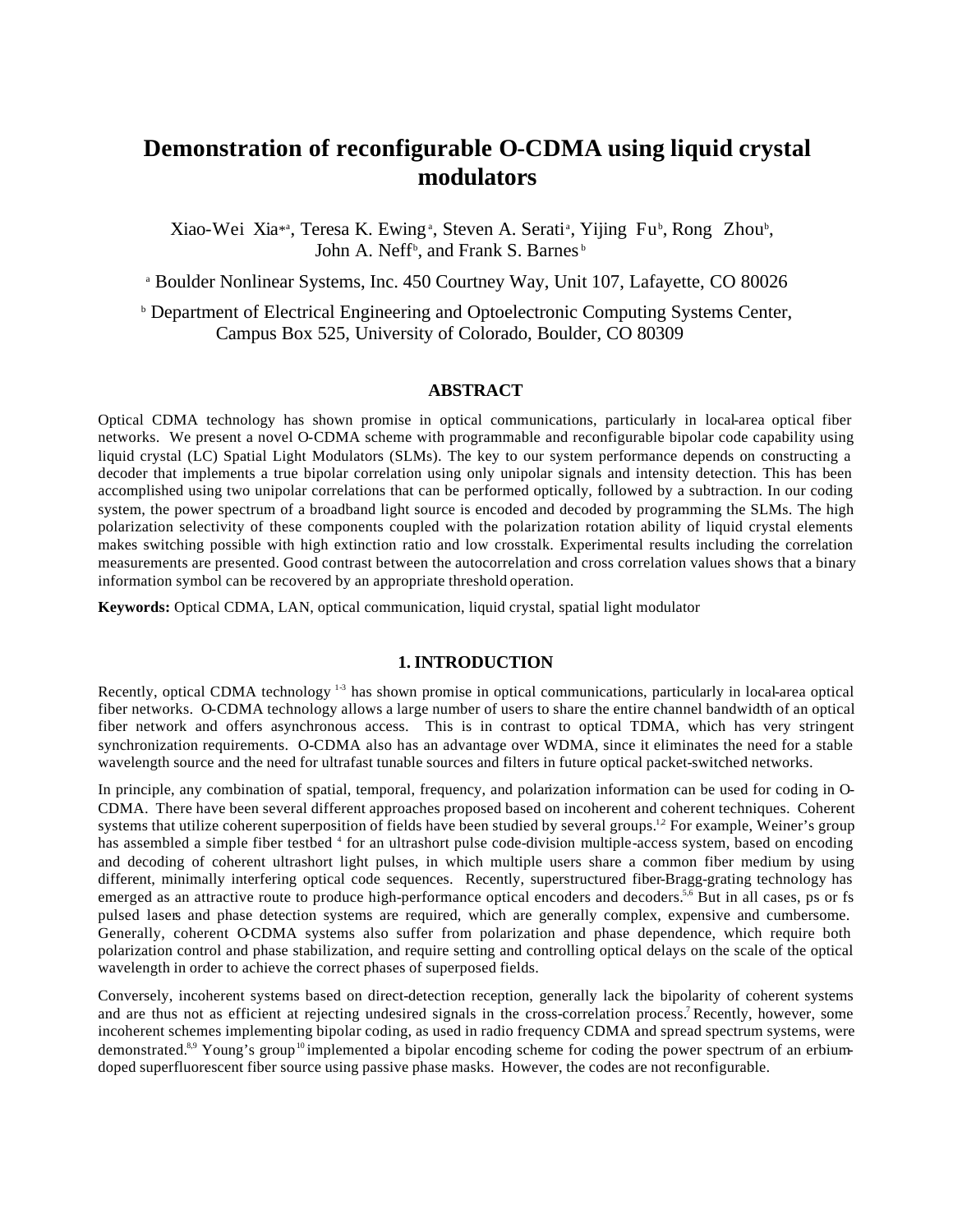In this paper, we present an incoherent and reconfigurable bipolar coding scheme of broadband light sources using liquid crystal (LC) Spatial Light Modulators (SLMs). The major advantage of this configuration is reconfigurable codes. With high-speed nematic LC such as dual-frequency nematic LC material, the reconfiguration speed can be fast (sub-ms), an advantage for many applications. In addition, the non-uniform spectral intensity distribution of the broadband light source means the coding patterns are not uniform. In principle, the length of the codes could be made longer by encoding more of the spectrum, allowing more users to be supported. This can be done by improving the uniformity of the source spectrum. Alternatively, uniform coding patterns can be obtained by adjusting the intensity of each spectral chip independently via independent adjustment of the driving voltage for each pixel of the SLM, i.e., by using an analogdriven LC SLM. Furthermore, wavelength scale distortion which can be a critical parameter in the correlation process <sup>11</sup> could be corrected actively by using an LC-SLM phase modulator.

## **2. PRINCIPLES**

Figure 1 illustrates the process of data transmission in an O-CDMA scheme. Signals from all transmitters are distributed to every receiver using a star coupler. Each user receives all transmitted information, but is able to extract the signal of one particular transmitter from a background of multi-user interference using prior knowledge of the coding employed. Encoding and decoding processes are performed in the optical domain, eliminating any slowdown associated with optical-electronic conversion required in an electronic -based coding technology, a key motivation behind much of the work in O-CDMA.



Fig. 1: Optical CDMA local area network

One of the great challenges in designing O-CDMA systems is selecting a set of optical address codes that have low periodic cross-correlation. The most common codes used to achieve this goal are prime codes and optical orthogonal codes  $(OOCs)$ .<sup>12</sup> However, these codes suffer from high cross-correlation peaks compared to conventional bipolar codes, such as Gold, Kasami, and Hadamard codes. The bipolar nature of the codes is essential to achieving low crosscorrelations and low multiple access interference. It is also important to select optimum bipolar codes with good or tolerable correlation properties to achieve the best system performance. We use liquid crystal SLMs to encode the power spectrum of a broadband source into bipolar Walsh codes for data modulation. The coding principle is the same as that described by Young's group<sup>9</sup> representing a bipolar code with two unipolar codes as shown in Figure 2. A unipolar supercode J of length 2N is formed by concatenating a sequence code U and its complement,  $U \oplus U$ . Each element of J is composed of

$$
J(i) = \begin{cases} U(i), & 0 \le i \le N - 1 \\ \overline{U}(i - N), & N \le i \le 2N - 1. \end{cases}
$$
 (1)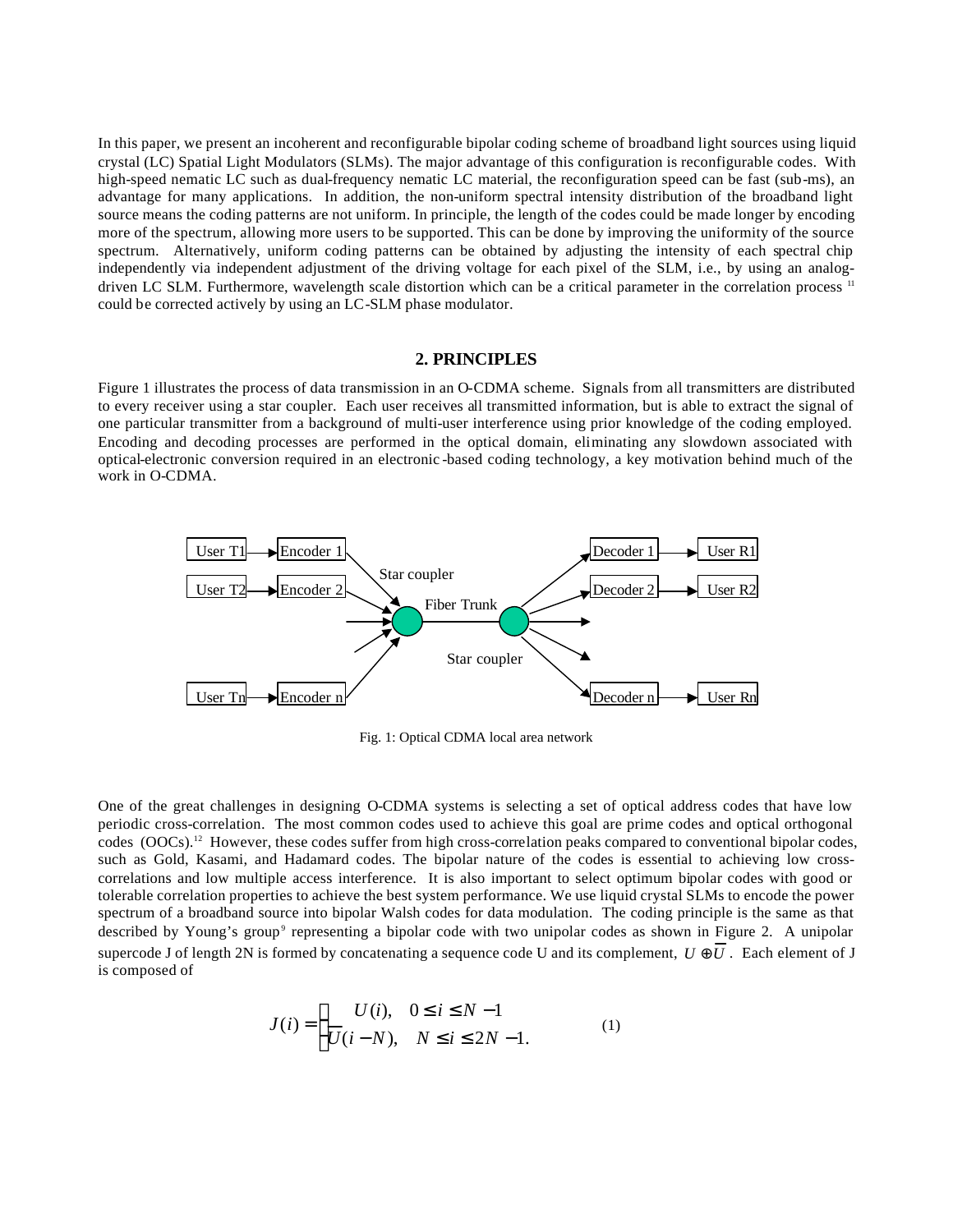

Fig. 2: Bipolar conversion of a uniploar code.

The key to system performance depends on constructing a decoder that implements a true bipolar correlation using only unipolar signals and intensity detection. This can be accomplished using two unipolar correlations, followed by a subtraction.<sup>11</sup> Let us consider two bipolar codes X and Y converted from their corresponding unipolar sequences U and V, and their unipolar supercodes  $J = U \oplus \overline{U}$  and  $K = V \oplus \overline{V}$ . Since  $X(i) = U(i) - \overline{U}(i)$  and  $Y(i) = V(i) - \overline{V}(i)$ , the zero-shift cross correlation of X and Y is

$$
\Theta_{XY} = \sum_{i=0}^{N-1} X(i)Y(i) = \sum_{i=0}^{N-1} [U(i) - \overline{U}(i)]V(i) - \overline{V}(i)]
$$
  
\n
$$
= \sum_{i=0}^{N-1} [U(i)V(i) + \overline{U}(i)\overline{V}(i)] - \sum_{i=0}^{N-1} [U(i)\overline{V}(i) + \overline{U}(i)V(i)].
$$
  
\n
$$
= \sum_{i=0}^{2N-1} [J(i)K(i)] - \sum_{i=0}^{2N-1} [J(i)\overline{K}(i)] = J \cdot K - J \cdot \overline{K}
$$
 (2)

The operations *J* ⋅ *K* and *J* ⋅  $\overline{K}$  are unipolar correlations and therefore can be performed optically, as described in the following encoder/decoder system.

#### **3. EXPERIMENTAL**

#### **3.1 Liquid Crystal Modulators and Coding Patterns**

Liquid crystal optical modulators offer several advantages including large modulation depth, inertialess switching, low power dissipation, potential for large aperture operation, and low cost. LC modulators can also provide a variety of optical transmittance (reflectance) characteristics. LC devices can achieve different types of modulation including bipolar, real-axis, phase-only, coupled phase-amplitude and broad band phase shifters. This versatility is an additional advantage in today's atmosphere of budget constraints where multipurpose modulators are sought as a cost effective means to implement different subsystems. The various optical transmittance (reflectance) characteristics of LC modulators depend on the modulator architecture and the LC material used, as does the response time. Response times can range from several ms to 1 μs.

BNS has already developed four reflective SLMs based on silicon backplanes and converted them into successful products,13,14 including a 128x128 binary SLM, 256x256 binary SLM, 128x128 multi-level SLM, and most recently a 512x512 multi-level SLM, which is currently being re-designed to utilize newer foundry techniques to enable a smaller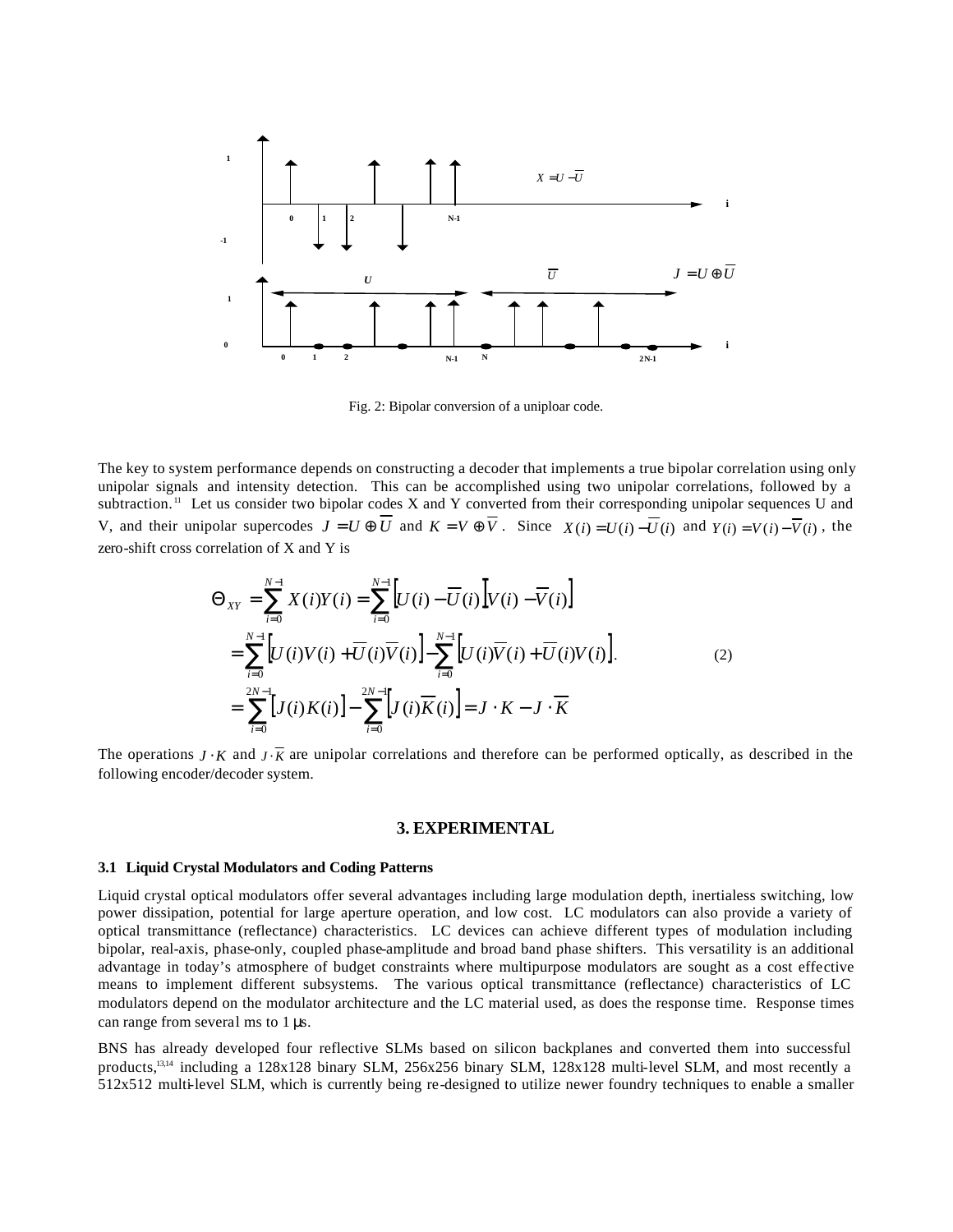optical head and significantly improved light efficiency. All four were developed exclusively for use in the optical processing arena.

For the application of conceptual demonstration for a one-dimensional OCDMA system, we used a transmissive nematic 1x256 linear array SLM. The SLM has a pitch width of 107  $\mu$ m and a pixel width of 100  $\mu$ m. Twisted nematic LC material was filled into the SLM, and gives greater than  $\pi$  phase shift at 1.3-um wavelength for full amplitude modulation. Only part of the SLM array was used (either 32 pixels or 64 pixels, which correspond to the diffracted beam size of the light source designed). Each single or grouped (when 64 pixels are used, two pixels are grouped as one chip) chip is one bit, composing a 32-bit bipolar code made of a 16-bit unipolar code and its complex conjugate. Two identical 1x256 SLMs have been fabricated and tested. They all give a  $\pi$  phase shift for 1.3 µm light when driven at a holding voltage of about  $\pm 6V$ . The SLMs are driven by 2 separate electronic drivers controlled via a PC. A program using C++ has been produced to control the 2 drivers simultaneously through the PC, so that different patterns (corresponding to different optical codes) can be simultaneously chosen. The program can change parameters like code patterns, offset position, holding voltages etc. The control of offset position for coded patterns is necessary for accurate alignment of code patterns produced from two different SLMs.

Figure 3 shows a 90° twisted nematic (TN) LC structure inside a cell. In the 90° TN cell, the director of the back surface is twisted 90° with respect to the front surface when the TN LC is in the unenergized state. When a linearly polarized light traversed through the TN LC cell, the plane of polarization follows the twist of the LC directors if the Mauguin's condition is satisfied, i.e.,  $d \Delta n >> \lambda$ . Under this circumstance, the output beam remains linearly polarized except that its polarization axis is rotated by 90 $^{\circ}$ . Figure 3 also shows that the directors of the 90 $^{\circ}$  TN cell are perpendicular to the surfaces of the windows when the external electric field is applied. In this case, the plane of polarization will remain in its original orientation. With the output polarizer crossed with the input polarizer, the light intensity can be switched on or off. The light signal can be encoded into various "cross" and "bar" patterns.



Fig. 3: Twisted nematic liquid crystal modulator.

## **3.2 Implementation of Signal Encoding**

BNS has developed an optical system to encode a signal into spectral bipolar codes, as shown in Figure 4. The optical setup is similar to that used for the shaping of ultrashort optical pulses,<sup>1</sup> and it is composed of two gratings at the outer focal plane of a telescope. Single-mode optical fibers with appropriate collimators are used on all the ports. The 1.3-μm Super Luminescent Diode (SLD) fiber output beam is collimated via a GRIN lens (GL1) and diffracted by the grating (G1). The diffracted beam is collimated by a cylindrical lens (L1) of focal length 70 mm (with focal point at the grating). The collimated beam passes through the liquid crystal SLM that is between two crossed polarizers (P1 and P2). The pixelated liquid crystal elements are designed such that each wavelength channel can be driven independently. The coded channels are focused by the output lens (L2) and recombined by the output grating (G2) into a single beam that is coupled to output fiber via a GRIN lens (GL2). The other beam from the grating  $(G2)$  is used to monitor the encoding (spatial) structure through an IR viewer (ElectroPhysics-Model 7290A). The image is grabbed to the PC via a frame grabber. The image data is then analyzed and plotted with Mathcad software. By adjusting the polarization direction of P1 and P2, and the holding voltage of the SLM, which determines the LC phase delay, the encoding contrast can be optimized.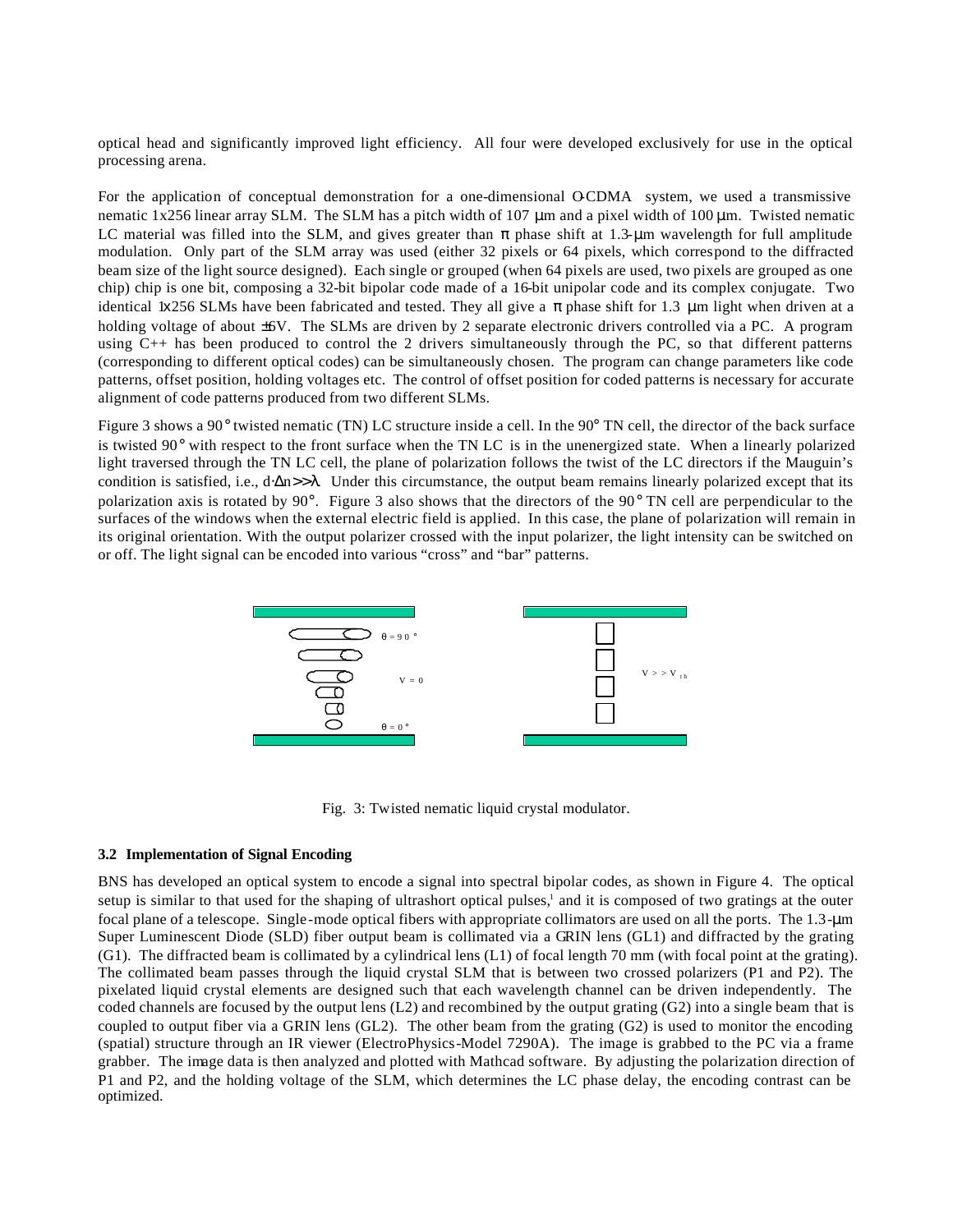

Fig. 4: Spectral encoding of the SLD beam via SLM modulation.

Figure 5 shows a typical light modulation result encoding the beam into a structure of 16 bright and 16 dark bars. This represents a 16-bit signal {1100 1100 1100 1100} and its conjugate. The left side is for the unmodulated beam, and the right side is the modulated (encoded) result. The surface plots are also shown below. The bright/dark bar structure can be clearly identified, and contrast is very good. The holding voltage of the SLM was set at  $\pm$ 6V for the results here, which corresponds to a  $\pi$  phase shift at 1.3-µm wavelength.



Fig. 5: Experimental plots showing the beam shapes with (right) and without (left) the SLM modulation (encoding).

#### **3.3 Spectrum Decoding**

To simplify a conceptual demonstration for the decoding principle, we set up the encoder/decoder system shown in Figure 6 to realize spectrum bipolar encoding and decoding. The left side of the system, composed of grating G1, lens L1 and SLM1 between two crossed polarizers P1 and P2, is for encoding. The power spectrum of the incoming light source is divided into 2x16 slices, or chips, and encoded into J pattern by programming the one-dimensional SLM1, as shown in Figure 5. This encoded pattern travels through free space and is "received" by the decoder on the right side. The encoded light passes SLM2 with a pattern corresponding to K, the code selected for detection. With the polarization of J code being 45° to the axis (vertical) of SLM2, the transmitted light of SLM2 consists of two orthogonal components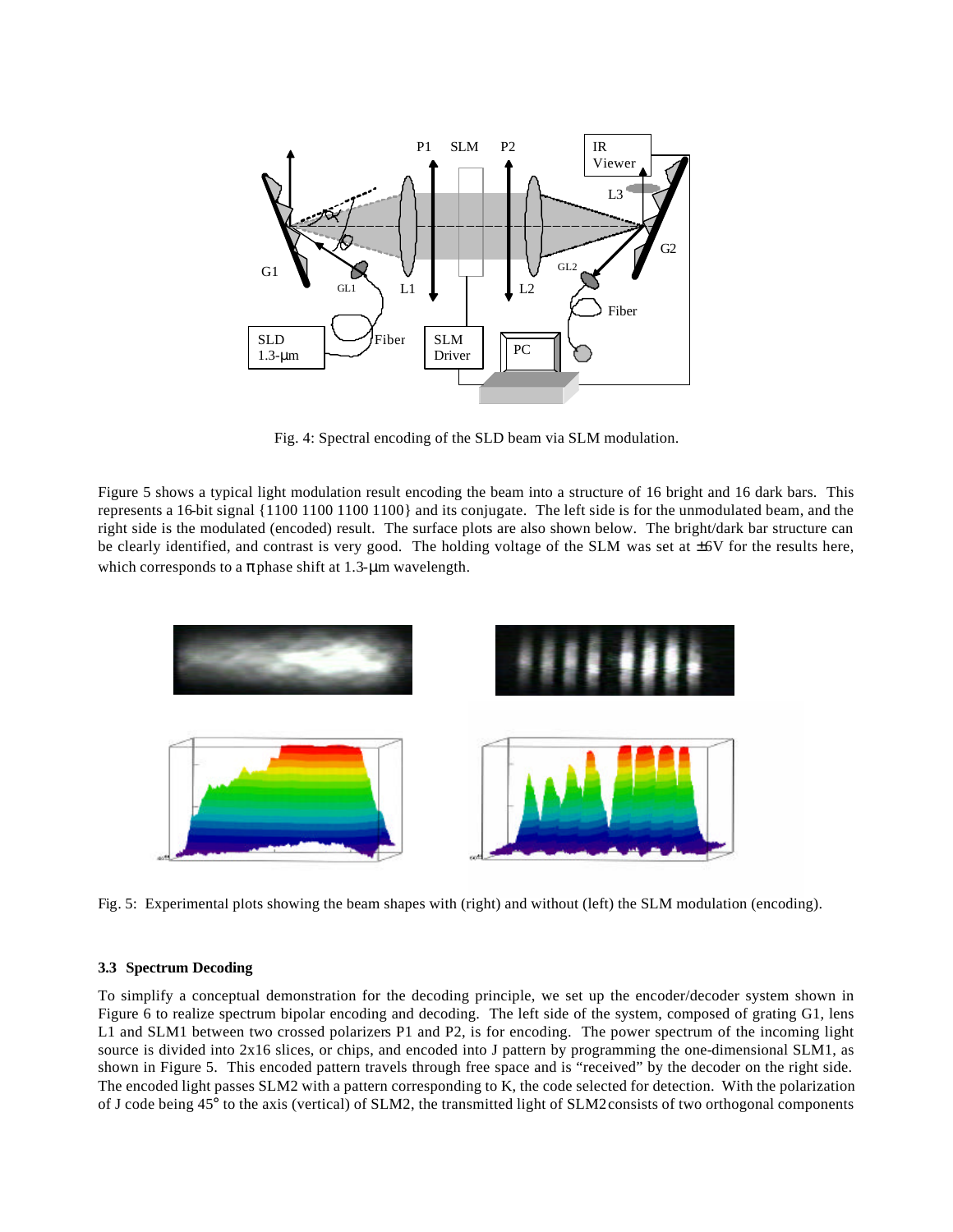being +45° and  $-45$ ° from the SLM2 axis and producing signals proportional to  $J \cdot K$  and  $J \cdot \overline{K}$ , respectively. The two light components are rotated by a polarization rotator (PR) 45° to the direction parallel or perpendicular to the optical axis (in vertical plane) of the polarization beam displacer (BD), so that they can be separated into two beams. These two beams are then focused by lens L2 and diffracted by the grating G2 into two collimated beams. For detection convenience, the two beams are further separated, 90° apart, by a polarization beam splitter (PBS), and collected onto two separate IR photo detectors, producing signals proportional to *J* ⋅ *K* and  $J \cdot \overline{K}$ , respectively. When a balanced detection method is used, the photodetector currents are subtracted from each other, and the resulting signal is proportional to the bipolar correlation  $\Theta_{XY}$  of Eq. (2).



Fig. 6: Programmable spectral bipolar encoder/decoder, a setup for measuring correlations of the codes. PR: Polarization Rotator; BD: Beam Displacer.

In a local area network, the received signal will be a superposition of spectra corresponding to the entire set of active user's codes. Since the receiver is linear in optical power, the output will be a superposition of their correlations with the desired code. A sequence of signals from the desired user will produce large value  $\Theta_{XY}$  or  $-\Theta_{XY}$ . The interference between the desired user and other users is suppressed using bipolar codes to near zero, or very low magnitude as in Walsh or Gold codes. The high polarization selectivity of these bulk components coupled with the polarization rotation ability of liquid crystal elements makes switching possible with high extinction ratio and low crosstalk.

During the experiments, the two SLMs were first aligned with each other by looking at the coding patterns via the IR viewer. By setting the relative offset position of the two SLMs, they can be aligned conveniently. After the SLMs were aligned, the power difference of the two light components (i.e. correlation) was measured. Three orthogonal codes (and conjugates) are chosen: *J*1={1100110011001100 0011001100110011}, *J*2={1111000011110000 0000111100001111},  $J3 = \{100110011001100110011001100110\}$  and their complex conjugates  $J_1$ ,  $J_2$ ,  $J_3$ . The decoder SLM2 was fixed to receive a particular coding pattern, say *J*1, while the code patterns of encoder SLM1 were varied sequentially to transmit any of the code patterns  $J1$ ,  $J2$ ,  $J3$ ,  $J_1$ ,  $J_2$  and  $J_3$ . Similar measurements were repeated by fixing SLM2 code pattern to each of the other codes. Figure 7 shows the correlations between the codes that were measured for the decoder SLM2 set to *J*1 (solid blocks) or *J*3 (hollow blocks) with the above single-user configuration. It can be seen that when the matched codes  $J_1$  and  $J_1$  are sent through SLM1, the decoder set to  $J_1$  responds with a large positive or negative correlation signal. Other codes had very small decoding outputs. While for the decoder set to *J*3, a large positive or negative correlation signal is obtained when the matched codes  $J3$  and  $\bar{J}_3$  are sent. The quantitative results for all the 3 sets of decoding settings are listed in Table 1, where all the values for each setting of the decoder SLM2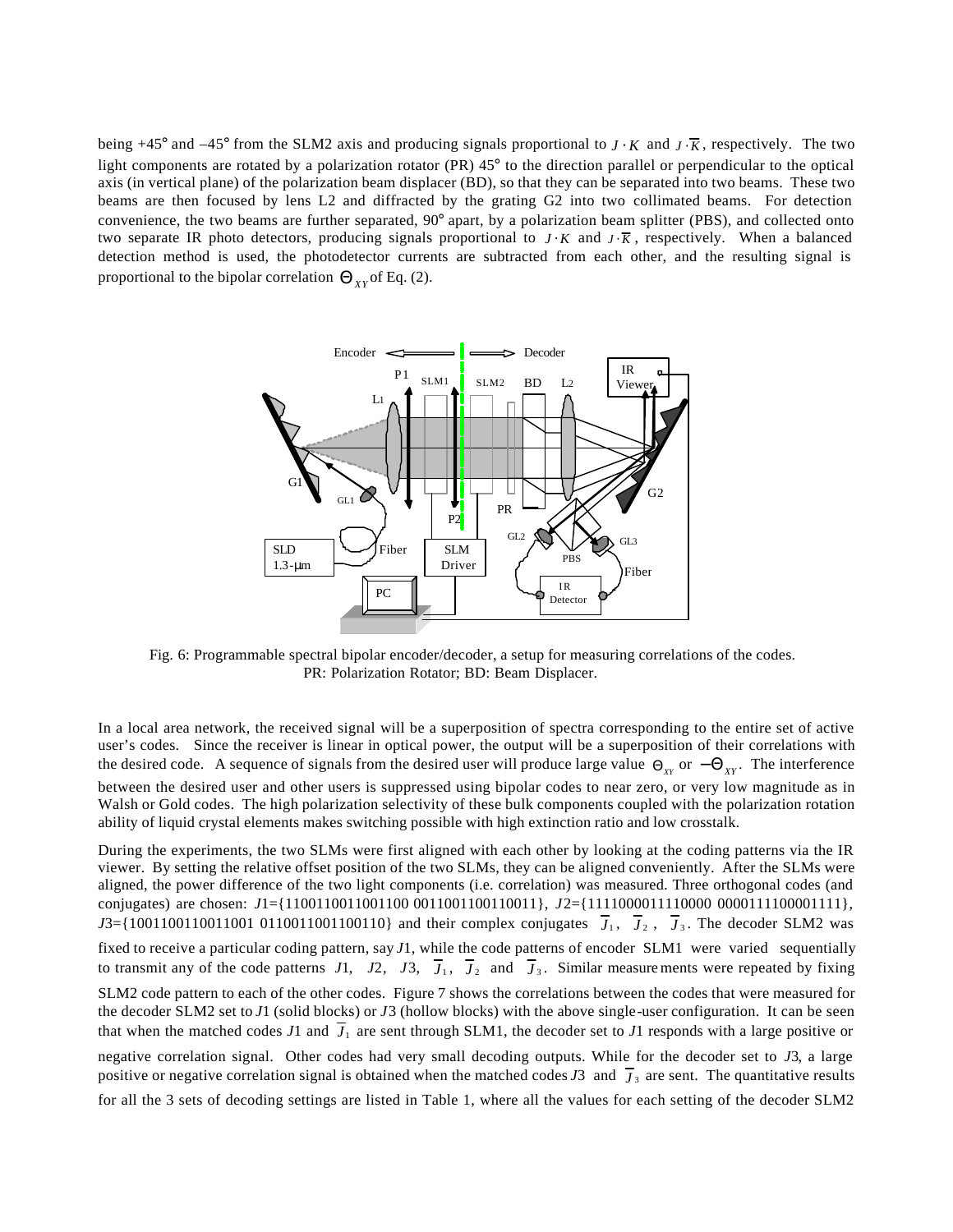have been normalized to the autocorrelation value. It can be seen that in all cases, the cross correlation values are less than 14% of the autocorrelations. Good contrast between the autocorrelation and cross correlation values shows that a binary information symbol can be recovered by an appropriate threshold operation, demonstrating the feasibility of encoding and decoding for this optical array CDMA system.



Fig. 7: Measured correlation values of the codes. The decoder SLM2 pattern was fixed as J1 or J3, while the encoder SLM1 sent all the patterns sequentially (J1, J2, J3, and complex conjugates).

|         |    | Signal Transmitted |                |       |         |         |         |
|---------|----|--------------------|----------------|-------|---------|---------|---------|
|         |    | $J_1$              | J <sub>2</sub> | $J_3$ | $J_{1}$ | $J_2$   | $J_3$   |
|         | J1 | 0.95               | 0.01           | 0.09  | -1      | $-0.10$ | $-0.09$ |
| Decoder | J2 | $-0.14$            | 0.94           | 0.05  | $-0.13$ | $-1$    | $-0.13$ |
| Code    | J3 | $-0.10$            | 0.05           |       | 0.10    | 0.14    | $-0.91$ |

**Table 1. Auto and cross correlation measurements**

## **4. CONCLUSION**

We have carried out bipolar code design for the incoherent spectral Optical CDMA system, and realized a modulation and detection method that allows all-optical implementation of the bipolar codes. Using liquid crystal spatial light modulators, we performed a proof-of-principle demonstration of a reconfigurable one-dimensional encoder-decoder system. A broadband Super Luminescent Diode source has been spectrally encoded and decoded. The autocorrelation and cross correlation were measured, and good contrast between the autocorrelation and cross correlation values shows that a binary information symbol can be recovered by an appropriate threshold operation.